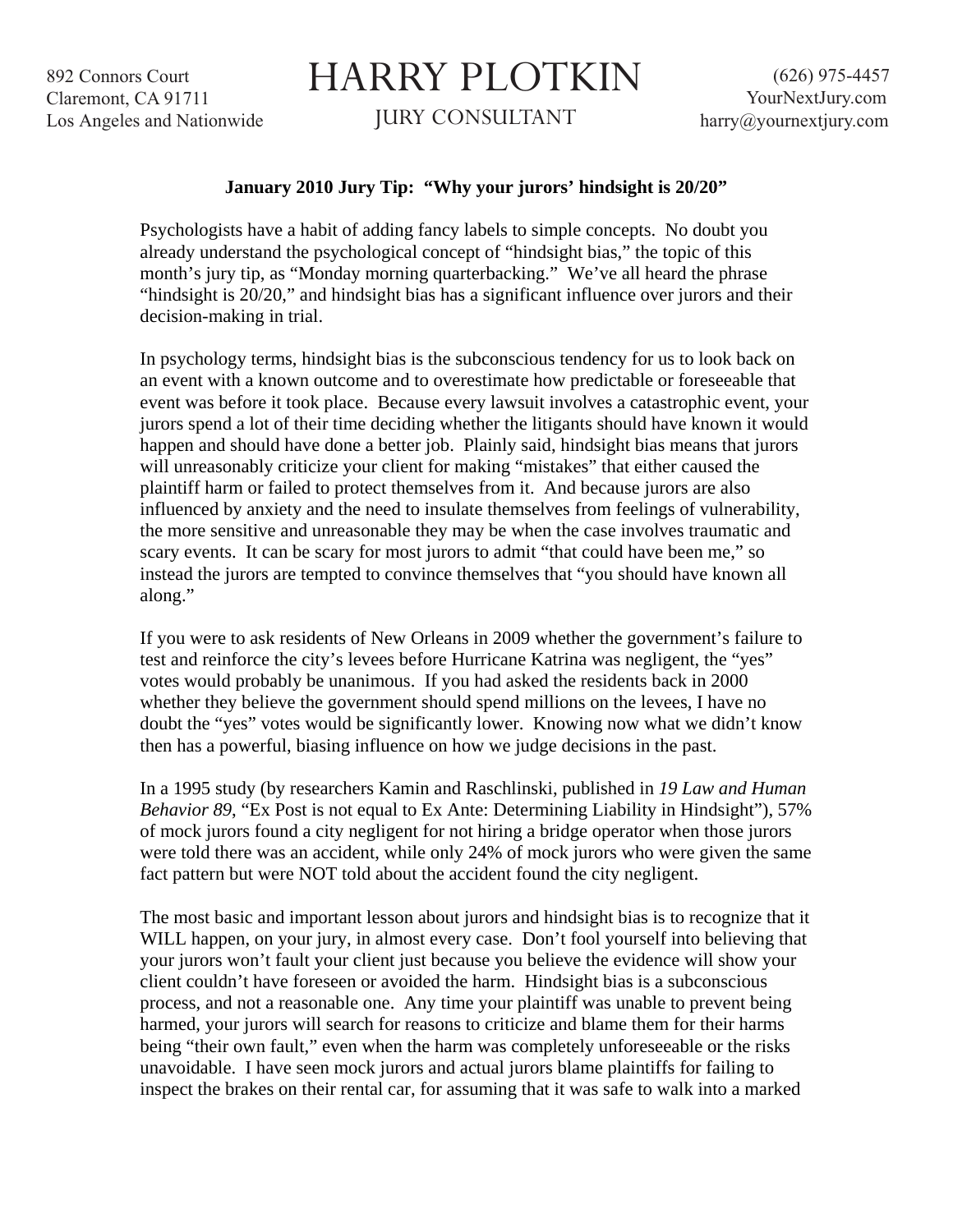crosswalk with a "walk" signal, for relying on fraudulent and forged documents, for not spending millions of dollars to microfiche medical records to back up back-up copies stored in a warehouse (which were destroyed in a fire), and for failing to make their products immune from high-tech piracy and hacking.

The same goes for defendants; don't fool yourself into believing that your jurors won't unfairly fault your defendant just because the harm wasn't foreseeable. Hindsight bias gives jurors an amazing ability to foresee anything, fair or not. Simply because a plaintiff was injured, some jurors will find that a defendant was reckless, even when the defendant took reasonable care. Any time your defendant's conduct caused a bad result, your jurors will be tempted to believe your defendant should have known better and will search for reasons why the most inadvertent or unforeseeable disasters were caused by negligence. I have seen jurors use backwards logic to blame doctors for surgeries gone wrong; "that surgery was so simple and routine, so the surgeon MUST have made a negligent mistake if the patient ended up in worse health than before." I have seen jurors blame manufacturers for making unsafe products, even when all the safety testing and FDA or EPA approval suggested the product was perfectly safe: "I'm sure the company knew all along that [the product] was unsafe."

So the first lesson is simple: understand hindsight bias, expect that it can and will happen to your jurors, and assess the merits and risks of your case accordingly. Too often I've seen lawyers head into trial unaware and underestimating how much the jurors will unfairly criticize their client for making "mistakes."

Once you realize and accept the fact that jurors are going to unfairly search for reasons to blame your client, even when you have good explanations, what can you do about it? The truth is, jury selection may be your only opportunity to protect your client from hindsight bias, because multiple research studies have suggested that it is unavoidable, even when the test subjects are educated about hindsight bias. Some studies suggest that "self-referencing"—actually telling the jurors "what would you do (or how would you feel) if this happened to you?"—may reduce hindsight bias a little, but most courts would probably find obvious self-referencing inappropriate and objectionable. Your best chance to protect against hindsight bias, when your client is more vulnerable to unfair blame than the opposing litigant, is to remove those jurors who are more susceptible to hindsight bias.

The first step is to identify the most damaging criticisms and "mistakes" your jurors will believe your client made, and address them in voir dire. Remove those jurors who immediately criticize your client and find their "mistakes" inexcusable. Believe it or not, I've encouraged plenty of jurors to admit "I could never forgive your client for doing that" in voir dire, and removed them for cause or with a peremptory. For the rest of your jurors with concerns about what your client "should have done," use the "elephant in the room" I taught you in last November's jury tip to flush out and address their criticisms.